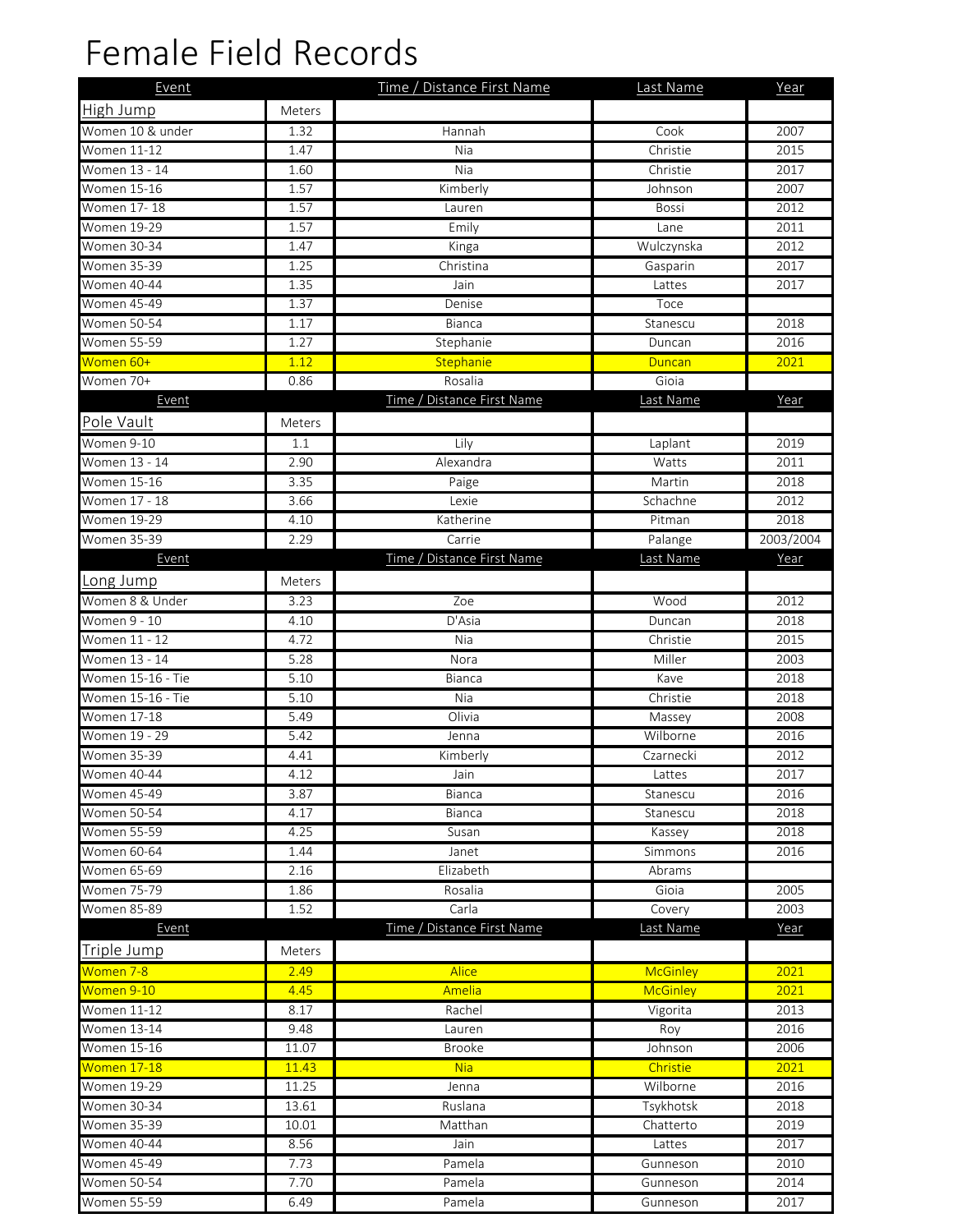| Women 65-69        | 5.23   | Patricia                             | Ponsey       | 2013 |
|--------------------|--------|--------------------------------------|--------------|------|
| <b>Women 75-79</b> | 5.14   | Rosalia                              | Gioia        |      |
| Event              |        | Time / Distance First Name           | Last Name    | Year |
| Shot Put           | Meters |                                      |              |      |
| Women 7-8          | 4.73   | Ashleen                              | Walsh        | 2017 |
| Women 9-10         | 8.19   | Shalisha                             | Robertson    | 2016 |
| Women 11-12        | 10.13  | Kayla                                | Robinson     | 2013 |
| <b>Women 13-14</b> | 11.96  | Leah                                 | Moore        | 2017 |
| Women 15-16        | 11.38  | Leah                                 | Moore        | 2019 |
| Women 17-18        | 13.69  | Tynisha                              | McMillian    | 2006 |
| Women 19 - 29      | 14.38  | Tynisha                              | McMillian    | 2011 |
| Women 30-39        | 10.76  | Marianne                             | Cohen        | 2007 |
| Women 40-44        | 9.68   | Marianne                             | Cohen        | 2012 |
| Women 45-49        | 9.80   | Kimberly                             | Lindner      | 2016 |
| Women 50-54        | 8.93   | Susan                                | Kassey       | 2016 |
| Women 55-59        | 9.51   | Susan                                | Kassey       | 2018 |
| Women 60-64        | 5.89   | Elizabeth                            | Santpra      | 2015 |
| Women 65-69        | 8.21   | Mary                                 | Roman        | 2004 |
| Women 70-74        | 8.05   | Mary                                 | Roman        | 2006 |
| Women 80-85        | 6.78   | Mary                                 | Roman        | 2015 |
| Event              |        | Time / Distance First Name           | Last Name    | Year |
| Discus             | Meters |                                      |              |      |
| Women 7-8          | 3.47   | Indigo                               | Romanchick   | 2018 |
| Women 8-9          |        | Ashleen                              | Walsh        | 2017 |
| Women 9 - 10       | 5.87   | Kira                                 |              |      |
|                    | 13.39  |                                      | Lindner      | 2013 |
| Women 11 - 12      | 20.10  | Ashleen                              | <b>Walsh</b> | 2021 |
| Women 13 - 14      | 31.50  | Kiara                                | Linder       | 2016 |
| <b>Women 15-16</b> | 35.20  | Maddie                               | Nicholson    | 2011 |
| Women 17-18        | 41.82  | Michaela                             | Denson       | 2021 |
| Women 19 - 29      | 45.36  | Tynisha                              | McMillian    | 2011 |
| Women 30-34        | 33.35  | Samantha                             | Schuesch     | 2019 |
| <b>Women 35-39</b> | 32.89  | Karen                                | Guice        | 2015 |
| Women 40-44        | 33.88  | Kimberly                             | Lindner      | 2013 |
| <b>Women 45-49</b> | 33.32  | Kimberly                             | Lindner      | 2016 |
| Women 50-54        | 27.49  | Kimberly                             | Lindner      | 2021 |
| <b>Women 55-59</b> | 25.88  | Karen                                | Reardon      | 2016 |
| Women 60-64        | 19.20  | Deborah                              | Petruzzell   | 2017 |
| Women 65-69        | 22.99  | Carol                                | Young        | 2008 |
| Women 70-74        | 16.43  | Ann                                  | Flynn        | 2012 |
| Women 80-84        | 4.00   | Mary                                 | Roman        | 2015 |
| Event              |        | Time / Distance First Name           | Last Name    | Year |
| Hammer             | Meters |                                      |              |      |
| Women 11-12        | 15.15  | Natalie                              | Chesnes      | 2019 |
| Women 13 -14       | 30.63  | Kira                                 | Lindner      | 2016 |
| <b>Women 15-16</b> | 40.88  | Leah                                 | Moore        | 2019 |
| Womnen 17-18       | 47.57  | Allison                              | Griggs       | 2003 |
| Women 19 - 29      | 60.51  | Destiney                             | Coward       | 2017 |
| <b>Women 30-34</b> | 55.93  | Amy                                  | Thayer       | 2011 |
| Women 35-39        | 55.93  | Amy                                  | Thayer       | 2011 |
| Women 40-44        | 34.29  | Marianne                             | Cohen        | 2011 |
| Women 45-49        | 23.35  | Kimberly                             | Lindner      | 2016 |
| Women 50-54        | 36.96  | Kimberly                             | Lindner      | 2021 |
| Women 55-59        | 26.97  | Jacqueline                           | Taback       | 2014 |
| Women 60-64        | 27.30  | Cindy                                | Latham       | 2016 |
| Women 65-69        | 34.34  | Carol                                | Young        | 2008 |
| Women 70-74        | 22.45  | Mary                                 | Roman        | 2006 |
| Women 75-79        | 19.35  | Mary                                 | Roman        | 2015 |
| Event              |        | Time / Distance First Name Last Name |              | Year |
| Javelin            |        |                                      |              |      |
|                    | Meters |                                      |              |      |
| Women 6 & Under    | 4.51   | Alahna                               | Miller       | 2019 |
| Women 7-8          | 14.66  | Ashleen                              | Walsh        | 2017 |